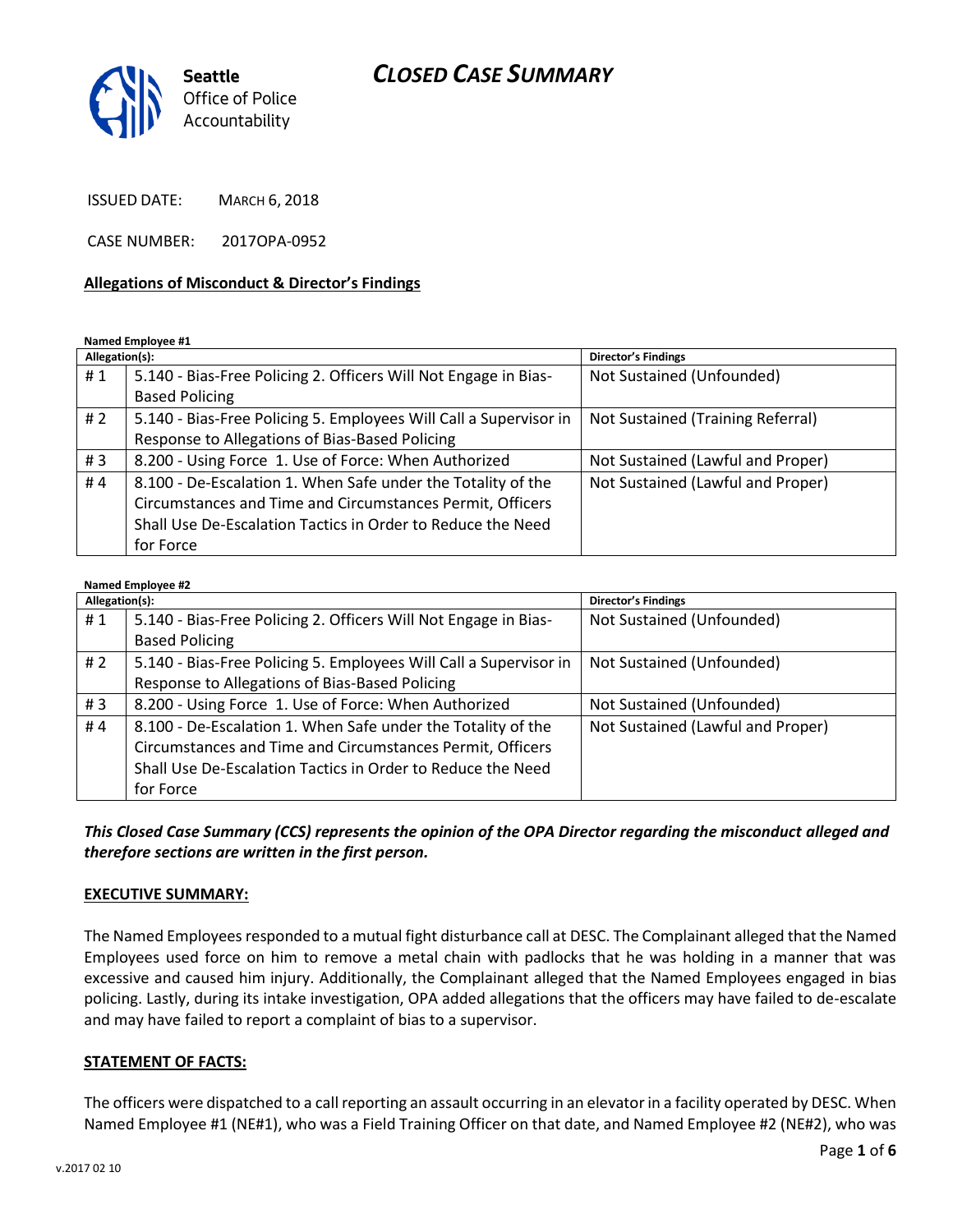# *CLOSE CASE SUMMARY*



OPA CASE NUMBER: 2017OPA-0952

NE#1's student officer, responded to the location, they could not immediately access the elevator but could hear an ongoing disturbance inside. When they eventually were able to access the elevator, they realized that the other individual involved in the fight had exited but the Complainant remained inside. The Complainant, who is a double amputee, was lying on the ground in, as described by the officers, an agitated state. He was also holding a chain with a lock attached to it in his hand, which the officer perceived to be a weapon.

In his report concerning this incident, NE#1 indicated that, based on the totality of the circumstances and on the Complainant's demeanor, he was concerned that the Complainant might use the improvised weapon against him. He reported that the Complainant immediately said to him: "Don't fuck with me! He was the one fucking with me" (apparently referring to the other individual). NE#1 further reported that the Complainant threatened to kill other DESC residents and made various racial and homophobic slurs. NE#1 then made the decision to try to take the improvised weapon from the Complainant's hand.

Both of the Named Employees attempted to reason with the Complainant and to convince him to give up the improvised weapon. NE#1 explained to OPA that, based on the subject's aggressive demeanor and statements, he did not think it was possible to further de-escalate this situation prior to taking the improvised weapon away. NE#1 stated that he reached down and grabbed the chain and tried to pull it from the Complainant. He gave the Complainant several orders to let go of the chain but the Complainant did not comply. NE#1 then pulled the chain harder and was able to wrest it from the Complainant. When he did so, he pulled the Complainant's arm and the Complainant's body was moved by the force. NE#1 did not report using any other force. At the time he pulled the improvised weapon away, NE#1 reported that the Complainant complained of pain. While NE#1 did not notice any injuries on the Complainant, the Seattle Fire Department was summoned and provided the Complainant with medical attention.

NE#2 also wrote a report concerning this incident. While his report contained some additional details concerning the interaction, it was consistent with NE#1's report. Based on his report, and from a review of the evidence, it does not appear that NE#2 used any force on the Complainant.

After the incident, the officers lifted the Complainant back into his wheelchair and tried to further reason with him unsuccessfully. They did not use force on the Complainant at this time. This was corroborated by a civilian witness. The Complainant was not arrested but was transmitted to a hospital for medical attention against his will.

Another civilian witness, who was the individual who called in the incident originally, viewed the officers' interaction with the Complainant on video and did not perceive that the officers engaged in excessive force.

OPA reviewed a copy of the video of the elevator maintained by DESC, as well as the Named Employees' Body Worn Video (BWV). The Named Employees' accounts of the incident are consistent with the video.

The officers notified a Department supervisor of the Complainant's complaint of pain and the supervisor came to the scene and interviewed the Complainant. At that time, the Complainant made allegations of excessive force and biased policing.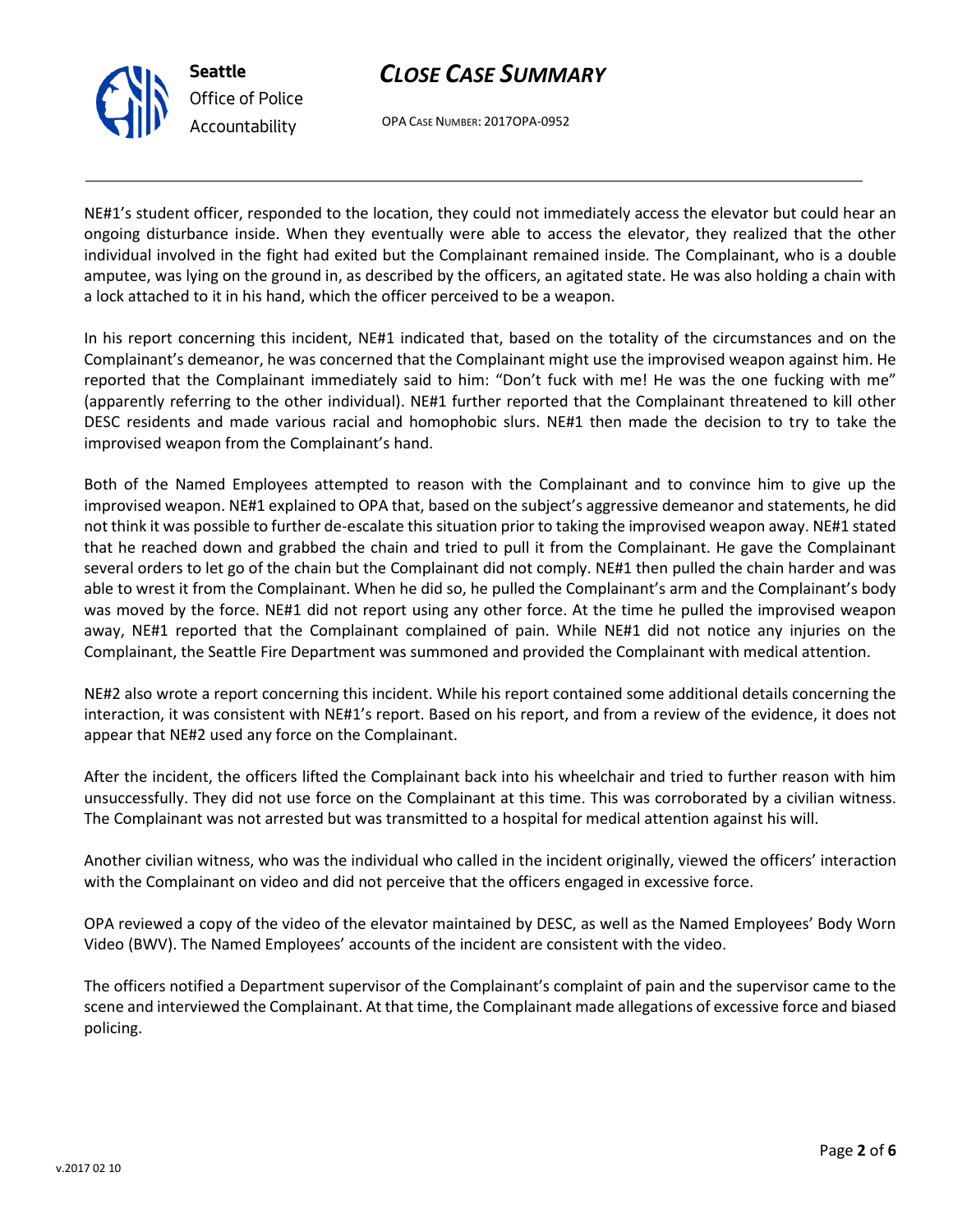

# *CLOSE CASE SUMMARY*

OPA CASE NUMBER: 2017OPA-0952

#### **ANALYSIS AND CONCLUSIONS:**

### **Named Employee #1 - Allegation #1** *5.140 - Bias-Free Policing 2. Officers Will Not Engage in Bias-Based Policing*

As discussed more fully below, the Complainant made an allegation of biased policing against the Named Employees.

SPD policy prohibits biased policing, which it defines as "the different treatment of any person by officers motivated by any characteristic of protected classes under state, federal, and local laws as well other discernible personal characteristics of an individual." (SPD Policy 5.140.) This includes different treatment based on the race of the subject. (*See id*.)

Based on my review of the evidence in this case, including the Named Employees' reports and statements, the civilian witness statements, and the Department and third party videos, I find no indication that the officers engaged in biased policing. They took action to seize the improvised weapon from the Complainant based on their perception of a possible threat, not based on the Complainant's race.

As such, I recommend that this allegation be Not Sustained – Unfounded.

Recommended Finding: **Not Sustained (Unfounded)**

### **Named Employee #1 - Allegation #2**

### *5.140 - Bias-Free Policing 5. Employees Will Call a Supervisor in Response to Allegations of Bias-Based Policing*

As indicated above, the Complainant reported to a Department supervisor that he was subjected to biased policing. Moreover, NE#1's BWV captured a comment made to NE#1 by the Complainant that indicated a bias complaint. Specifically, the Complainant stated something along the lines of "this isn't 1960's America" and "you can't treat a black man this way." NE#1 did not perceive this to be a bias complaint, but more that the Complainant was angry, upset and was lashing out. NE#1 further noted that the Complainant was yelling virtually continuously during their interaction and, himself, made a number of racial slurs. Moreover, NE#1's BWV captured the subject telling NE#1 at one point, "you can't treat no black person like that." NE#1 responded, "this has nothing to do with race."

I construe the Complainant's statements to raise allegations of bias. While NE#1 did not construe the statements as such, and while I do not find that NE#1 engaged in any bias, these statements should have been reported to a supervisor. I note that when asked whether he did report the statements to a supervisor, NE#1 stated that he did not recall. After reviewing his BWV, it did not appear that he did. While the Complainant ultimately repeated the allegation of bias to NE#1's supervisor and it was explored and ultimately referred to OPA, NE#1 had the independent obligation to also report it.

That being said, given the chaotic nature of the incident, the difficult circumstances that NE#1 was placed in, and the Complainant's continuous yelling and aggressive behavior throughout the incident, I conclude that a training referral, rather than a sustained finding, is the appropriate result here.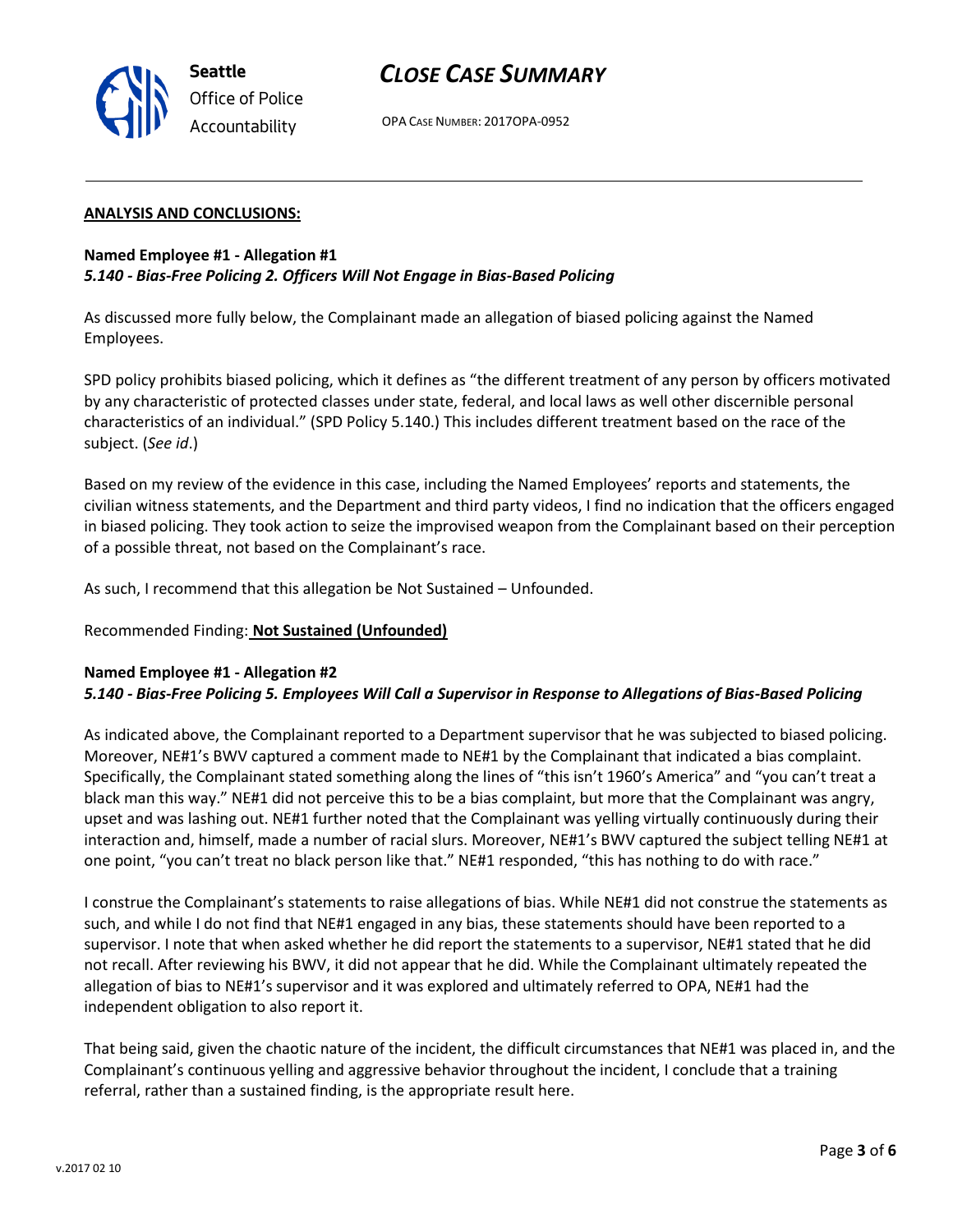

**Seattle** *Office of Police Accountability*

# *CLOSE CASE SUMMARY*

OPA CASE NUMBER: 2017OPA-0952

• **Training Referral**: NE#1 should receive counseling from his chain of command concerning his obligation to report complaints of bias, even if NE#1 did not engage in any bias, to a supervisor. While NE#1 should be commended for his overall handling of this incident, his chain of command should discuss with him the Department's expectations that all allegation of bias be reported and documented. This counseling should be memorialized in a PAS entry.

Recommended Finding**: Not Sustained (Training Referral)**

# **Named Employee #1 - Allegation #3** *8.200 - Using Force 1. Use of Force: When Authorized*

The Complainant alleged that he was subjected to excessive force by the Named Employees. Specifically, the Complainant reported to a Department supervisor that officers grabbed and twisted his hand causing him to suffer injury.

SPD Policy 8.200(1) requires that force used by officers be reasonable, necessary, and proportional. Whether force is reasonable depends "on the totality of the circumstances" known to the officers at the time of the force and must be balanced against "the rights of the subject, in light of the circumstances surrounding the event." (SPD Policy 8.200(1).) The policy lists a number of factors that should be weighed when evaluating reasonableness. (*See id.*) Force is necessary where "no reasonably effective alternative appears to exist, and only then to the degree which is reasonable to effect a lawful purpose." (*Id.*) Lastly, the force used must be proportional to the threat posed to the officer. (*Id.*)

In this case, I find that only NE#1 used force on the Complainant when he pulled the improvised weapon out of the Complainant's hand. As indicated above, at the moment that the weapon was released, the Complainant made an exclamation of pain. I conclude that this force was reasonable, necessary and proportional. First, it was reasonable to use force to remove a possible weapon from the hand of an agitated individual. This was the case even though the Complainant was a double amputee and was lying on the ground. Even in that position, he still represented a threat to the officers who were investigating an assault and believed that the Complainant could have possibly been the primary aggressor. Second, the force was necessary given that there was no reasonably effective alternative to removing the weapon from the Complainant's hand. The officers had already tried to convince him to drop it without success and, as discussed more fully below, I find that further attempts to de-escalate this matter prior to using force would not have been safe or feasible. Third, and last, I find that the force was proportional to the threat facing the officers. Only the level of force needed to remove the improvised weapon from the Complainant's hand was used.

For these reasons, I find that the force applied by NE#1 in this instance was consistent with policy. Accordingly, I recommend that this allegation be Not Sustained – Lawful and Proper.

Lastly, while not necessarily germane to my finding concerning the force, I note that these officers responded to a very difficult situation and dealt with an angry and agitated individual. I believe that in their interaction with the Complainant, both officers conducted themselves consistent with the expectations of the Department and the community. They were calm, respectful and treated the subject with dignity. They tried to explain the actions they took, helped him back into his wheelchair, and did everything they could to minimize harm to the Complainant. OPA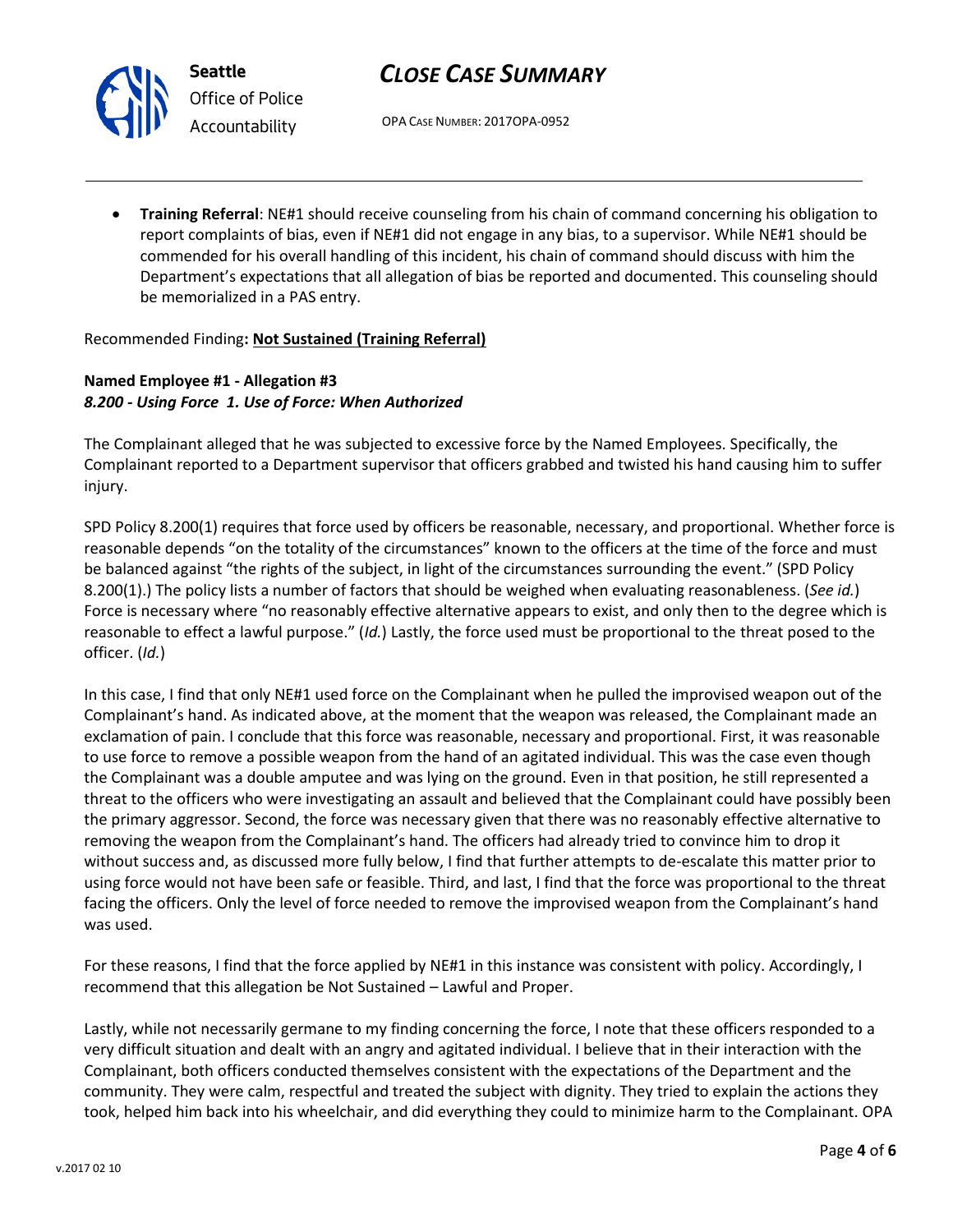

*Office of Police Accountability*

# *CLOSE CASE SUMMARY*

OPA CASE NUMBER: 2017OPA-0952

is required, by law and under its manual, to investigate allegations of bias and excessive force. However, this should not be construed to infer that OPA believes that these officers did anything wrong during this incident. Indeed, after reviewing the evidence in this case, I find the opposite and firmly believe that both of the Named Employees conducted themselves commendably.

Recommended Finding: **Not Sustained (Lawful and Proper)**

## **Named Employee #1 - Allegation #4**

## *8.100 - De-Escalation 1. When Safe under the Totality of the Circumstances and Time and Circumstances Permit, Officers Shall Use De-Escalation Tactics in Order to Reduce the Need for Force*

"De-escalation tactics and techniques are actions used by officers, when safe and without compromising law enforcement priorities, that seek to minimize the likelihood of the need to use force during an incident and increase the likelihood of voluntary compliance." (SPD Policy 8.100-POL-1.)

The policy further instructs that: "When safe and feasible under the totality of circumstances, officers shall attempt to slow down or stabilize the situation so that more time, options and resources are available for incident resolution." (*Id*.) Officers are also required, "when time and circumstances permit," to "consider whether a subject's lack of compliance is a deliberate attempt to resist or an inability to comply based on factors" such as "mental impairment…drug interaction…[and/or] behavioral crisis." (*Id*.)

Under the circumstances of this case, I agree with NE#1 that further de-escalation would not have been safe or feasible and that it was a law enforcement priority for him to remove the improvised weapon from the Complainant's hand. Moreover, I note that, prior to doing so, both Named Employees tried to calmly and respectfully reason with the Complainant and asked him to drop the improvised weapon, but he refused to do so. As such, I find that NE#1 decision to take the weapon, without engaging in further de-escalation, was consistent with policy.

While de-escalation is inarguably a crucial component of the Department's obligations under the Consent Decree, it is not purposed to act as a bar to enforcing the law when necessary. Based on the above, NE#1 took appropriate action here. Moreover, that the subject was a double amputee does not change this outcome. As such, I recommend that this allegation be Not Sustained – Lawful and Proper.

Recommended Finding: **Not Sustained (Lawful and Proper)**

# **Named Employee #2 - Allegation #1** *5.140 - Bias-Free Policing 2. Officers Will Not Engage in Bias-Based Policing*

For the same reasons as stated above (*see* Named Employee #1, Allegation #1), I recommend that this allegation be Not Sustained – Unfounded.

Recommended Finding: **Not Sustained (Unfounded)**